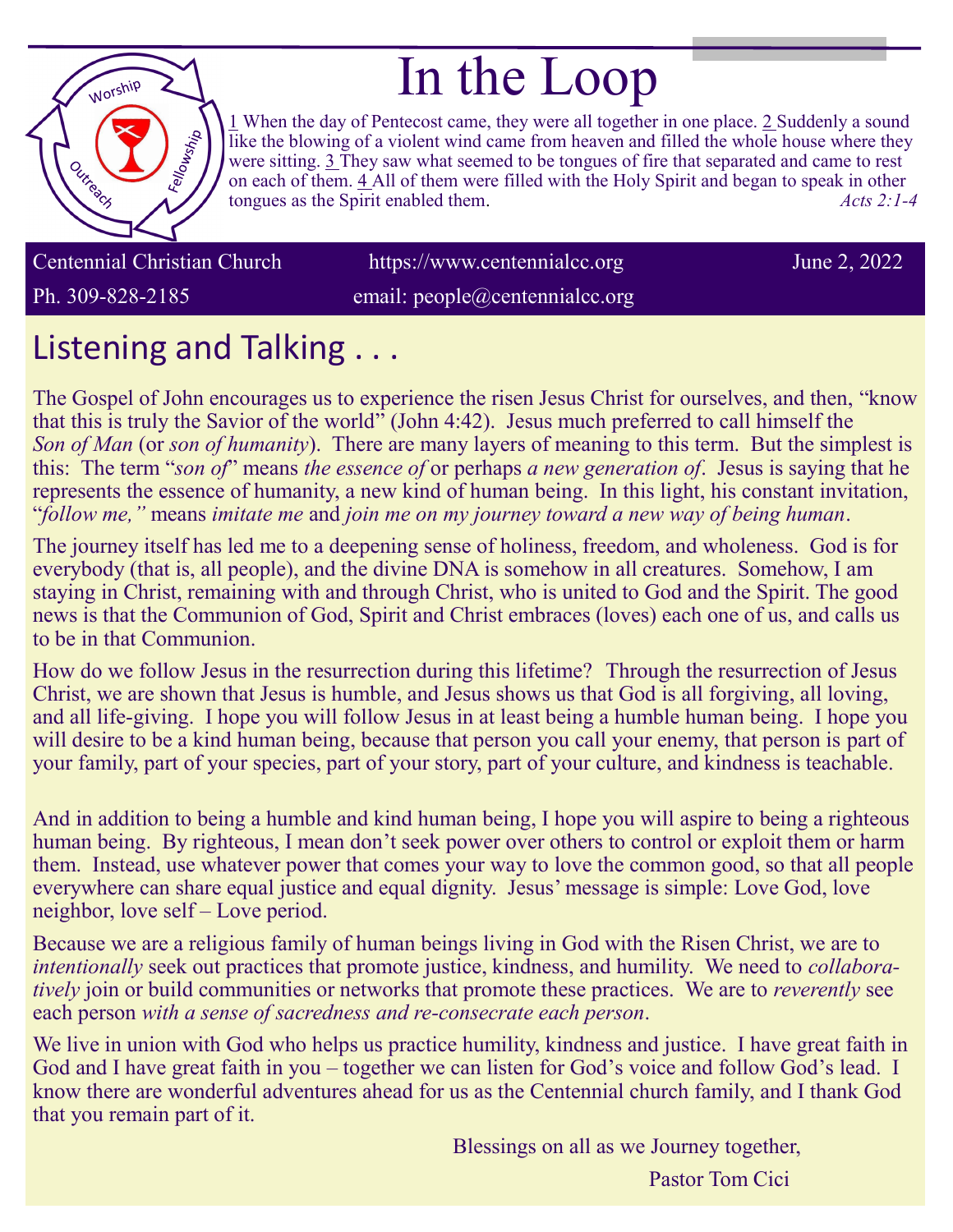

After worship on Sunday, June  $5<sup>th</sup>$ , we will hold a Congregational meeting. At this meeting we will vote on the slate of board officers, elders, deacons and trustees that the nominating committee has presented and the board has approved. In addition, we will vote on our next steps regarding our minister. During the informational meetings last month, we discussed the current activities of our church, our financial situation and options for our minister. During the congregational meeting, we will ask you to indicate your preference between the following two options:

- Continue with Pastor Tom Cici as our Interim Pastor and place the search and call process on hold. During the hold (with the assistance of Pastor Tom), we would re-establish church programs, determine goals for our church ministry and seek to bring in additional worshippers and funds to improve our financial situation. The length of this hold is unknown and would end on the recommendation of the Elders.
- Continue with Pastor Tom Cici as our Interim Pastor and immediately form a search and call committee to seek our next permanent, full-time pastor. We would be seeking a pastor based on our current finances with a maximum salary of \$45K/annually which is below what we have previously paid permanent, full-time pastors and below the recommended level for our church size and location.

We understand that there are many people who may still be unable to attend in-person meetings due to CoVid-19 or other circumstances. To give everyone a chance to vote on the candidates and the pastor decision, we are also offering an option for mail-in ballots. If you would like a mail-in ballot, please request a ballot from the church office and return it by June 12th. The combined results of the in-person and mail-in vote will be announced in worship on June 19th.

Mail-In ballots may be requested by:

Email: [people@centennialcc.org](mailto:people@centennialcc.org)

Phone: 309-828-2185

In Person during Office hours M-TH 8AM-2PM

If you have any questions, please contact Sarah Todd, Congregation Chair, via email (srupe  $78@$ yahoo.com) or phone (309-242-4519).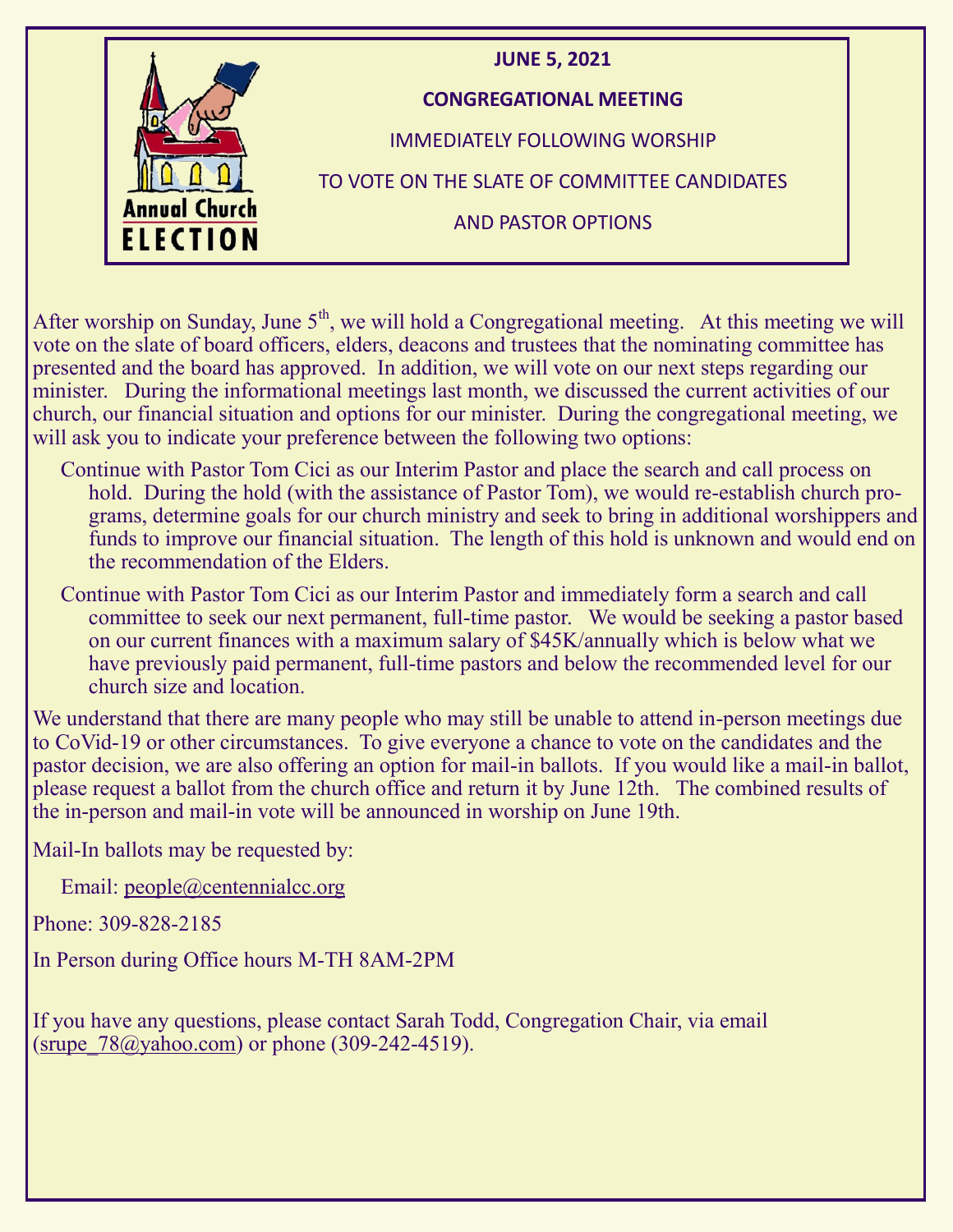### **Planned Summer Activities**

We encourage all youth, children and their families to plan on attending these activities and enjoy the fun. Invite your friends!

- June 5 "Sunday Night Out" (5pm 7pm) at St. Luke Union Church includes Fun-filled worship, food and games with First Christian Church. June 18 Watch Michael Giese play baseball (Pony Field, 1:00 p.m.) and then Trampoline and Pool party at Chloe and Emi Todd's home. July 30 Knight Action Party (Springfield, IL) Aug 13 Drive-In Movie (Gibson City, IL) September ?? Peoria Glen Oak Park
- October ?? Wildlife Safari Park (Peoria, IL) when the scary stuff comes out.

### **Camp Walter Scott Commissioning**

On Sunday, June 5, 2022 during our 10:15 a.m. worship service, we are commissioning all our campers attending **Camp Walter Scott** this summer. Please come and help bless our campers:

**Joe and Gwen Peebles** counseling CYF Camp (June 12-18) **Emi Todd** and **Mark Rupe** attending Grandparents and Me (June 26-29); **Will Dawson** attending Chi Rho Camp (July 10-16); **Chloe Todd** attending JYF Camp (July 17-23); **Gwen Peebles** Co-Directing JYF Camp (July 17-23)

 $\rightarrow$  Send them a postcard or letter while they are at camp!  $\leftarrow$ 

Address:

Camp Walter Scott

15290 E 300th Avenue

Dietrich, Il 62424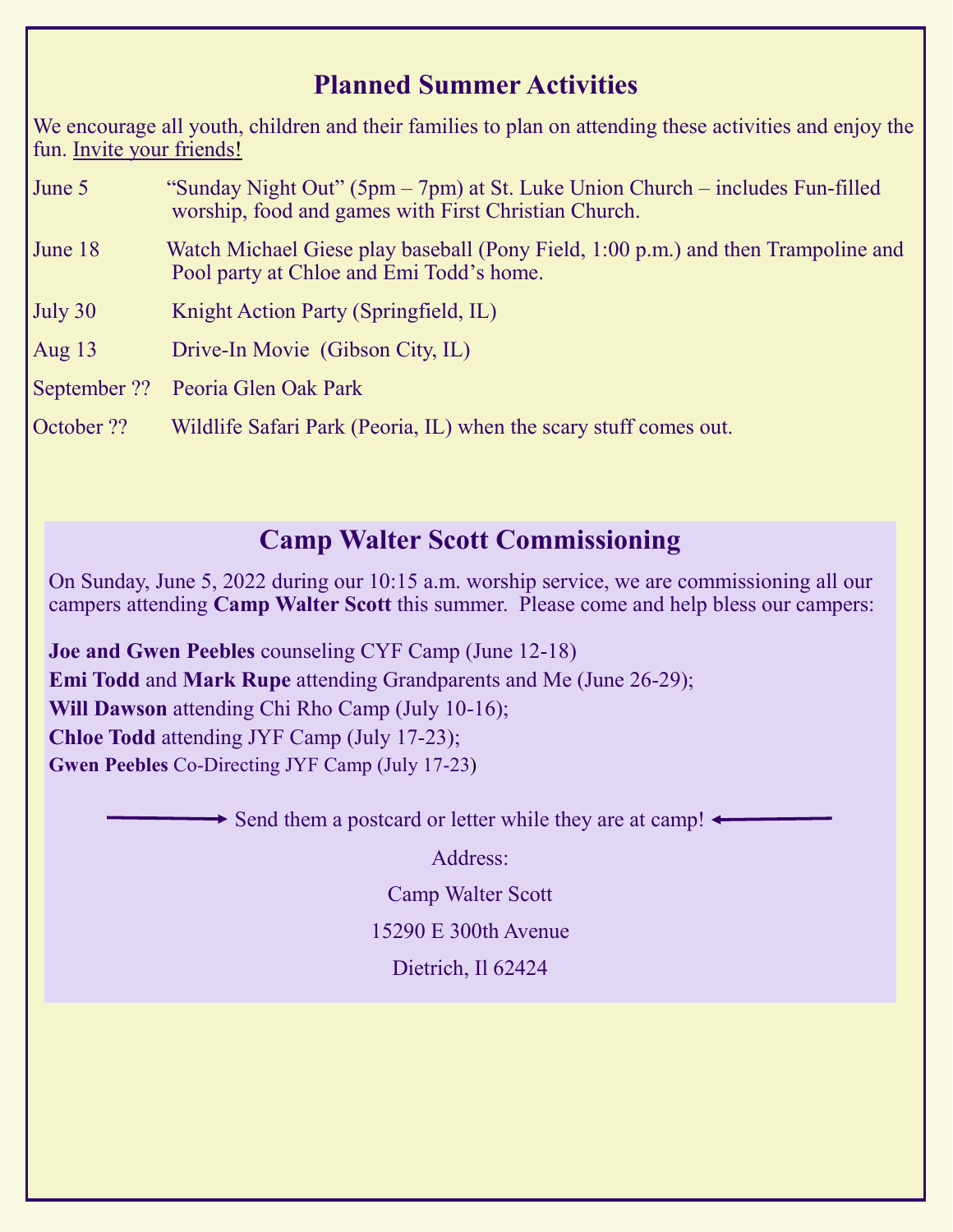

# "Sunday Night Out"

## Food, Games & Fun-filled Worship Kindergarten  $-12^{th}$  Grade

**Centennial Christian Church First Christian Church St. Luke Union Church** 

## **Sunday, June 5 5:00–7:00** at St. Luke Union Church 2101 E. Washington St. Bloomington

### Plan now to join us!





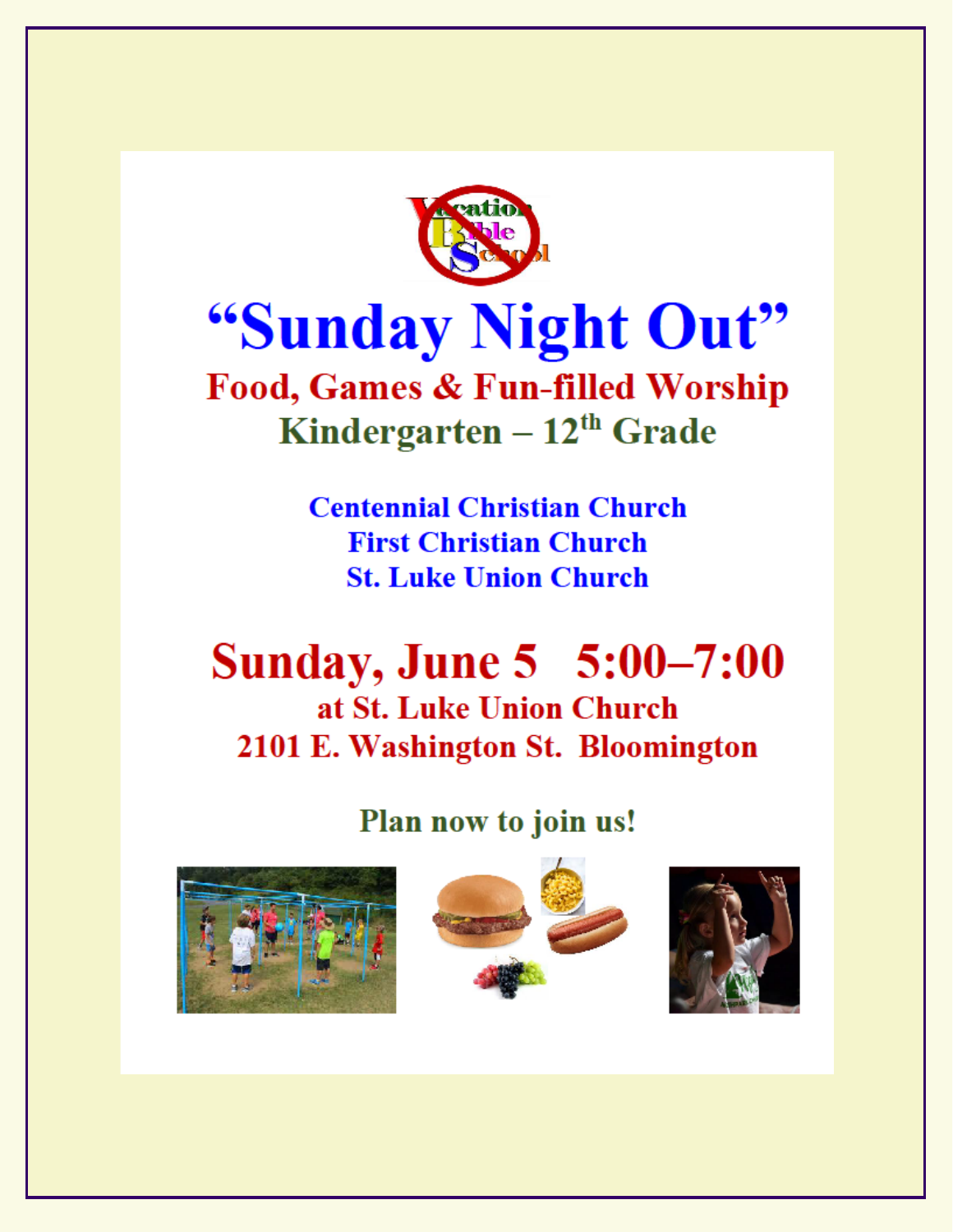# **June 2022**

| <b>SUNDAY</b>                                                                                                         | <b>MONDAY</b>                         | <b>TUESDAY</b>                                                                         | <b>WEDNESDAY</b>                                                                              | <b>THURSDAY</b>                                                                    | <b>FRIDAY</b> | <b>SATURDAY</b>                                                 |
|-----------------------------------------------------------------------------------------------------------------------|---------------------------------------|----------------------------------------------------------------------------------------|-----------------------------------------------------------------------------------------------|------------------------------------------------------------------------------------|---------------|-----------------------------------------------------------------|
|                                                                                                                       |                                       |                                                                                        | June 1<br><b>Adult Bible</b><br>Study<br>$10:30A$ -Isaiah<br><b>Bridge</b><br>$12P\text{-}GH$ | $\overline{2}$<br><b>Outreach</b><br>$5P$ - $FH$<br>TOPS#559<br>5:15P-Isaiah       | 3             | $\overline{\mathbf{4}}$<br><b>Bridge</b><br>$12P-\overline{GH}$ |
| 5<br><b>Adult Bible</b><br>Study<br>9A-Isaiah<br>Worship<br>$*10:15A$<br>*see below                                   | 6                                     | $\overline{7}$<br><b>CWF Crafts</b><br>9:30A-FH                                        | 8<br><b>Adult Bible</b><br>Study<br>10:30A-Isaiah<br><b>Bridge</b><br>$12P-GH$                | $\boldsymbol{Q}$<br>TOPS#559<br>5:15P-Isaiah                                       | 10            | 11<br><b>FGNA</b><br>8A East Lawn<br><b>Bridge</b><br>$12P-GH$  |
| $12$ –Note*<br><b>Adult Bible</b><br>Study<br>9A-Isaiah<br>Worship<br>$*10:15A$<br>$2nd$ Sunday<br><b>Food pantry</b> | 13<br><b>Trustees</b><br>$11A$ - $FH$ | 14<br><b>CWF Crafts</b><br>9:30A-FH                                                    | 15<br><b>Adult Bible</b><br>Study<br>10:30A-Isaiah<br><b>Bridge</b><br>$12P-GH$               | 16<br>TOPS#559<br>5:15P-Isaiah                                                     | 17            | 18<br><b>Bridge</b><br>$12P-\tilde{G}H$                         |
| 19<br><b>Adult Bible</b><br>Study<br>9A-Isaiah<br>Worship<br>$*10:15A$                                                | 20<br>Property<br>$11A$ - $FH$        | 21<br><b>CWF Crafts</b><br>9:30A-FH                                                    | 22<br><b>Adult Bible</b><br>Study<br>10:30A-Isaiah<br><b>Bridge</b><br>$12P-GH$               | 23Ladies Lunch-<br>11:30A<br><b>TOPS#559</b><br>5:15P-Isaiah<br>Men's Dinner<br>6P | 24            | 25<br><b>Bridge</b><br>$12P-\tilde{G}H$                         |
| 26-Note*<br><b>Adult Bible</b><br>Study<br>9A-Isaiah<br>Worship<br>$*10:15A$                                          | 27                                    | 28 Primary<br><b>Election</b><br><b>CWF Crafts</b><br>$9:30A-FH$<br>Elders<br>6:30P-FH | 29<br><b>Adult Bible</b><br>Study<br>$10:30A$ -Isaiah<br><b>Bridge</b><br>$12P\text{-}GH$     | 30<br><b>TOPS#559</b><br>5:15P-Isaiah                                              | <b>July 1</b> | $\overline{2}$<br><b>Bridge</b><br>$12P-\overline{GH}$          |

FH-Fellowship Hall GH-Great Hall

\*Online worship

<https://www.facebook.com/pg/centennialcc.org>

### **Sunday June 5**

**Camp Commissioning**

**Congregational Meeting**

**Sunday Night Out 5P @ St. Luke**

 **Note**\* June 12-18-Camp Walter Scott CYF June 26-29-Camp Walter Scott Grandparents and Me